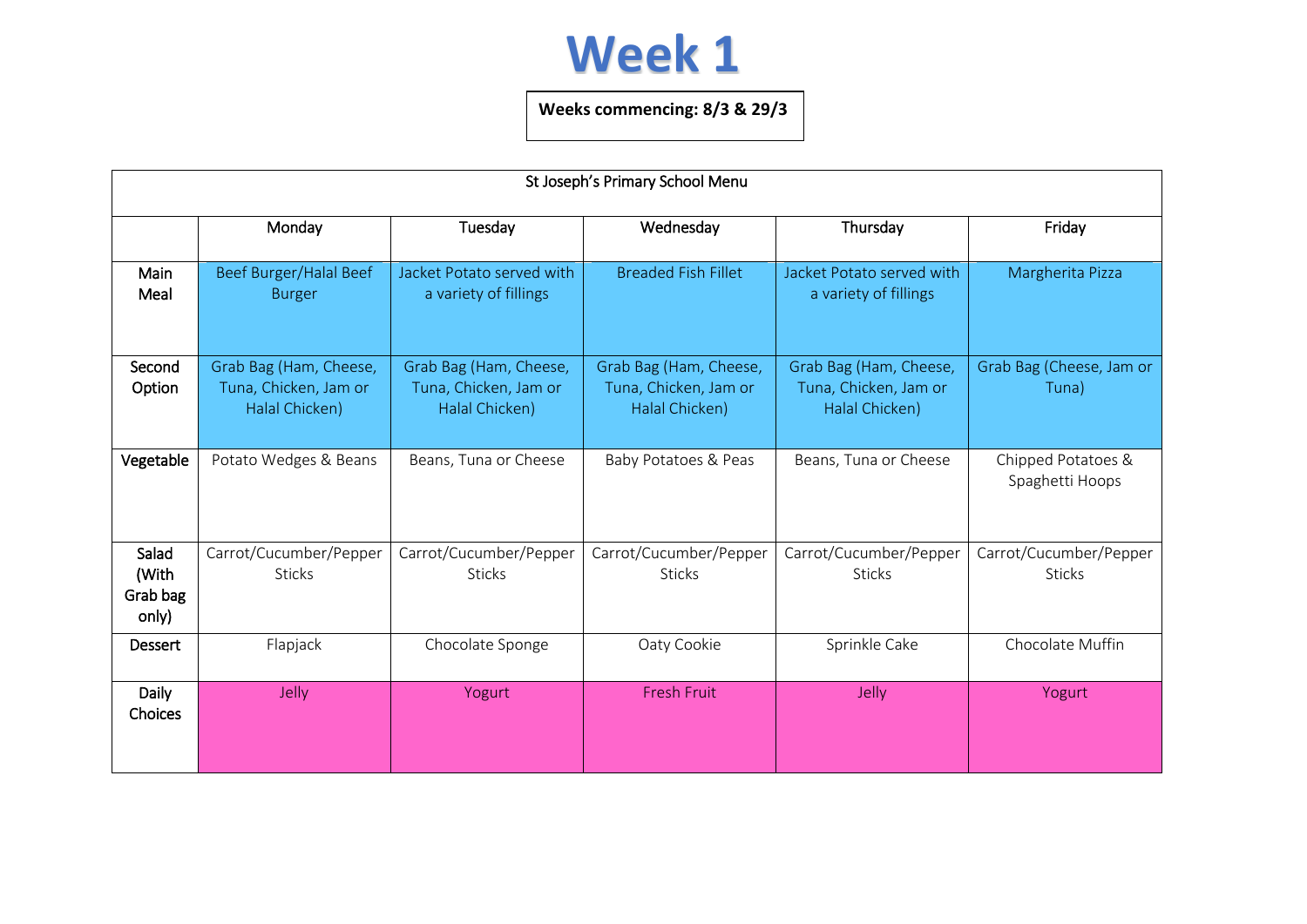

**Week commencing: 15/3**

| St Joseph's Primary School Menu     |                                                                   |                                                                   |                                                                   |                                                                   |                                         |  |  |  |
|-------------------------------------|-------------------------------------------------------------------|-------------------------------------------------------------------|-------------------------------------------------------------------|-------------------------------------------------------------------|-----------------------------------------|--|--|--|
| Week <sub>2</sub>                   | Monday                                                            | Tuesday                                                           | Wednesday                                                         | Thursday                                                          | Friday                                  |  |  |  |
| Main<br>Meal                        | <b>Tomato Pasta Bake</b>                                          | Jacket Potato served with<br>a variety of fillings                | Chicken Wrap/Halal<br>Chicken Wrap                                | Jacket Potato served with<br>a variety of fillings                | Margherita Pizza                        |  |  |  |
| Second<br>Option                    | Grab Bag (Ham, Cheese,<br>Tuna, Chicken, Jam or<br>Halal Chicken) | Grab Bag (Ham, Cheese,<br>Tuna, Chicken, Jam or<br>Halal Chicken) | Grab Bag (Ham, Cheese,<br>Tuna, Chicken, Jam or<br>Halal Chicken) | Grab Bag (Ham, Cheese,<br>Tuna, Chicken, Jam or<br>Halal Chicken) | Grab Bag (Cheese, Jam or<br>Tuna)       |  |  |  |
| Vegetable                           | Garlic Bread & Peas                                               | <b>Beans</b>                                                      | Potato Wedges &<br>Sweetcorn                                      | Beans                                                             | Chipped Potatoes &<br>Spaghetti Hoops   |  |  |  |
| Salad<br>(With<br>Grab Bag<br>Only) | Carrot/Cucumber/Pepper<br><b>Sticks</b>                           | Carrot/Cucumber/Pepper<br><b>Sticks</b>                           | Carrot/Cucumber/Pepper<br><b>Sticks</b>                           | Carrot/Cucumber/Pepper<br><b>Sticks</b>                           | Carrot/Cucumber/Pepper<br><b>Sticks</b> |  |  |  |
| Dessert                             | Shortbread biscuits                                               | Fruit Cheesecake                                                  | <b>Strawberry Mousse</b>                                          | Chocolate Sponge                                                  | Cookie                                  |  |  |  |
| <b>Daily</b><br><b>Choices</b>      | <b>Jelly</b>                                                      | Yogurt                                                            | <b>Fresh Fruit</b>                                                | Jelly                                                             | Yogurt                                  |  |  |  |